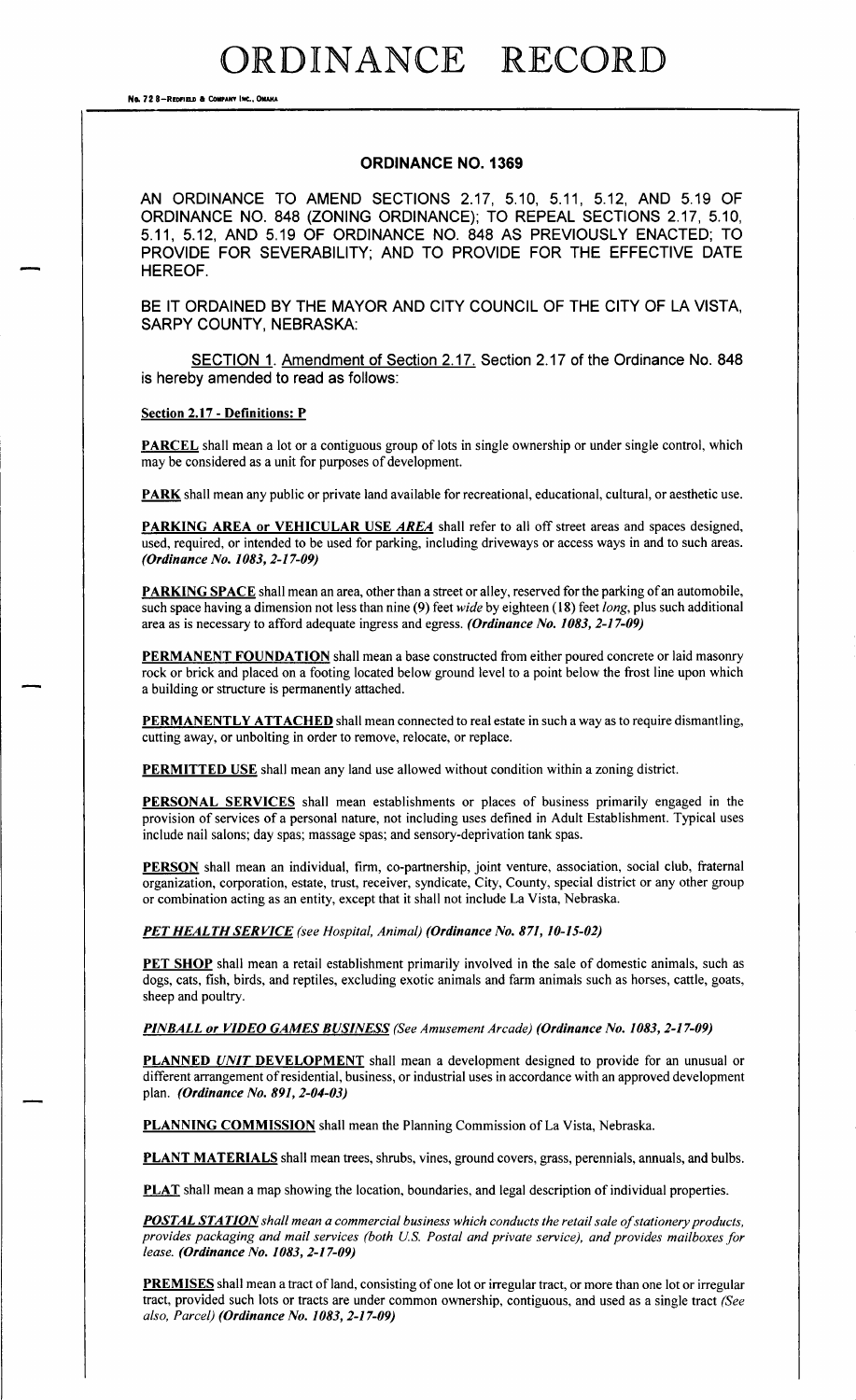No. 72 8-Reofield & Company Inc., Omaha

PRESCHOOL shall mean a school or center for children under school age, whether licensed as a day care center or not, shall be approved by the Nebraska State Fire Marshall as being in safety conformance with the National Fire Protection Association, Pamphlet 101, known as the Life Safety Code and shall be approved by the Nebraska Department of Health and Welfare as meeting their health and welfare standards. (Ordinance No. 1083, 2-17-09)

PRINCIPAL BUILDING shall mean a building within which the main or primary use of the lot or premises is located. (See also Use, Principal) (Ordinance No. 1083, 2-17-09)

**PUBLIC FACILITIES** shall mean any building held, used, or controlled exclusively for public purposes by any department or branch offederal, state, county, or city government. A building belonging to or used by the public for the transaction of public or quasi-public business. Public services may be rendered from such facilities. (Ordinance No. 1083, 2-17-09)

**PUBLIC SERVICES** shall mean services provided by a public agency within a government facility for purposes of public safety and emergency services, including a facility that provides police or fire protection and related administrative facilities. (Ordinance No. 1083, 2-17-09)

SECTION 2. Amendment of Section 5.10. Section 5.10 of the Ordinance No. 848 is hereby amended to read as follows:

### Section 5.10 C-1 Shopping Center Commercial.

5.10.01 Intent: The purpose and intent of the City of La Vista in establishing the C-1 Shopping Center Commercial District is to provide convenient local retail shopping and service areas within the city for all residents and to provide for the development of new local commercial districts where so designated. This includes uses such as retail stores, banks, theaters, business offices, restaurants, and taverns. (Ordinance No. 1253, 6-15-15)

This district prohibits all exterior storage by a primary use unless a separate Conditional Use Permit is requested for the use and granted by the City.

### 5.10.02 Permitted uses:

| 5.10.02.01 | Medical/dental offices and business services including: attorneys, banks,           |  |  |  |  |  |
|------------|-------------------------------------------------------------------------------------|--|--|--|--|--|
|            | insurance, real estate offices, postal stations, credit services, security brokers, |  |  |  |  |  |
|            | dealers and exchange, title abstracting, finance services and investment services;  |  |  |  |  |  |
|            | but not including uses defined in Adult Establishment. (Ordinance No. 950, 3-1-     |  |  |  |  |  |
|            | 05)                                                                                 |  |  |  |  |  |
| 5.10.02.02 | Child care center.                                                                  |  |  |  |  |  |
| 5.10.02.03 | Dance studio, not including uses defined in Adult Establishment.                    |  |  |  |  |  |
| 5.10.02.04 | Meeting hall, not including uses defined in Adult Establishment.                    |  |  |  |  |  |
| 5.10.02.05 | Museum, art gallery.                                                                |  |  |  |  |  |
| 5.10.02.06 | Retail business or service establishment supplying commodities or performing        |  |  |  |  |  |
|            | services, such as, or in compatibility with and including the following:            |  |  |  |  |  |
|            | 1.<br>Apparel shop.                                                                 |  |  |  |  |  |
|            | 2.<br>Appliance store.                                                              |  |  |  |  |  |
|            | 3.<br>Antique store.                                                                |  |  |  |  |  |
|            | 4.<br>Automobile parts and supply store.                                            |  |  |  |  |  |
|            | 5.<br>Bakery shop (retail).                                                         |  |  |  |  |  |
|            | 6.<br>Barber and Beauty shop.                                                       |  |  |  |  |  |
|            | 7.<br>Bicycle shop.                                                                 |  |  |  |  |  |
|            | 8.<br>Book store, not including uses defined in Adult Establishment.                |  |  |  |  |  |
|            | 9.<br>Brew-on premises store.                                                       |  |  |  |  |  |
|            | 10.<br>Camera store.                                                                |  |  |  |  |  |
|            | 11.<br>Communication services.                                                      |  |  |  |  |  |
|            | 12.<br>Computer store.                                                              |  |  |  |  |  |
|            | Confectionery.<br>13.                                                               |  |  |  |  |  |
|            | 1 A<br>Daim canada ata asta a                                                       |  |  |  |  |  |

- 14. Dairy products sales.<br>15. Drug store.
- 
- 15. Drug store.<br>16. Dry cleaning
- 16. Dry cleaning and laundry pickup.<br>17. Exercise, fitness and tanning spa Exercise, fitness and tanning spa, not including uses defined in Adult
- Establishment.
- 18. Food Sales (Limited).
- 19. Food Sales (General).
- 20. Floral shop.<br>21. Mortuary.
- 21. Mortuary.<br>22. Furniture
- Furniture store or showroom.
- 23. Gift and curio shop.<br>24. Gunsmith.
- Gunsmith.
- 25. Hardware store.
- 26. Hobby, craft, toy store.<br>27. Jewelry store.
- 27. Jewelry store.<br>28. Liquor store.
- Liquor store.
- 29. Locksmith.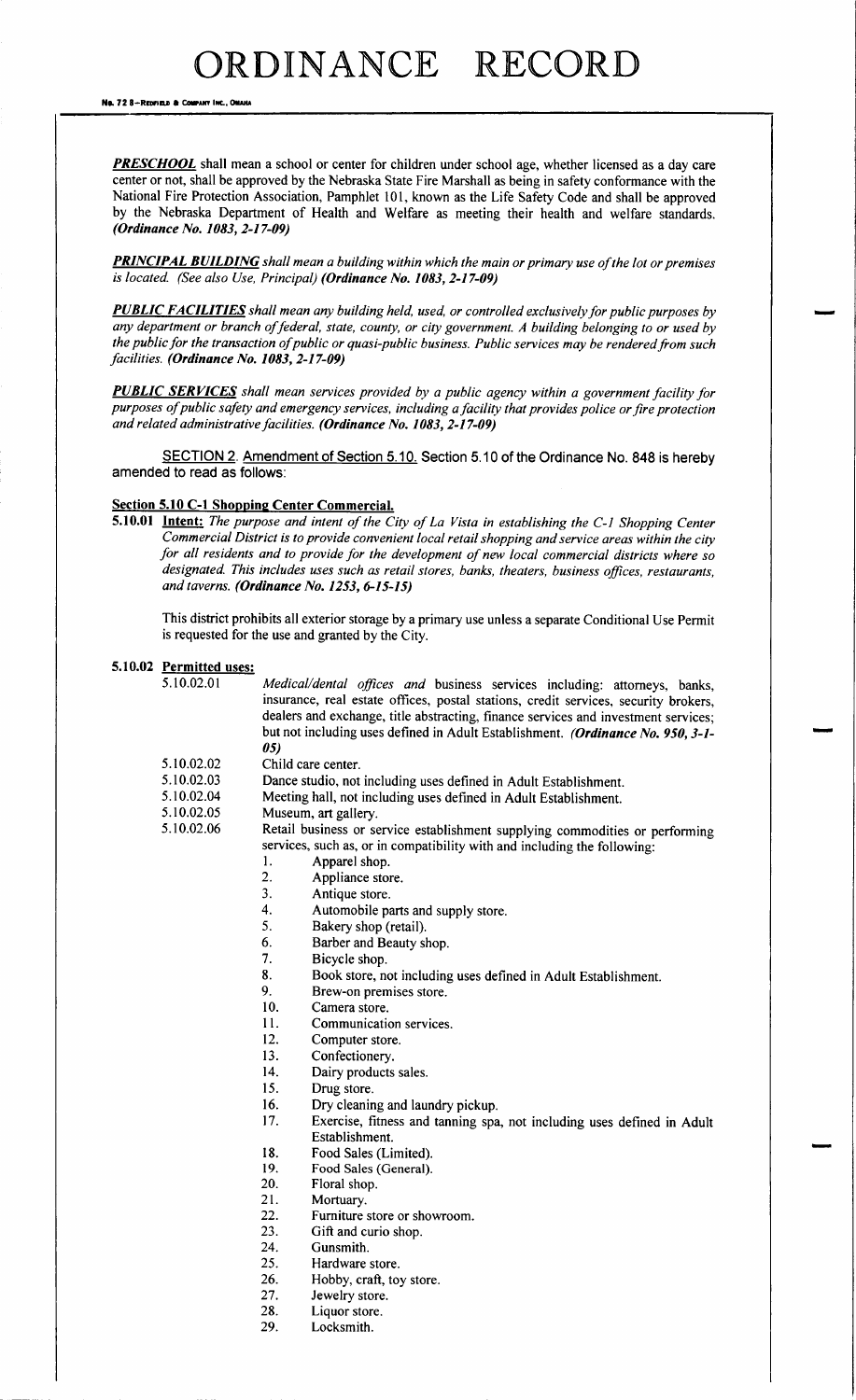No. 72 8-REDFIELD & COMPANY INC., OMAHA

- 30. Meat market, retail.
- 31. Music retail store.
- 32. Newsstands, not including uses defined in Adult Establishment.
	- Paint store.
- 34. Photographer.
- 35. Picture framing shop.<br>36. Reservation center.
	- Reservation center.
- 37. Restaurants, cafes and fast food establishments.
	- Second hand stores.
- 39. Shoe store.<br>40. Sporting go
- 40. Sporting goods.<br>41. Stamp and coin
- 41. Stamp and coin stores.<br>42. Tailors and dressmake
- Tailors and dressmakers.
- 43. Tanning salon.<br>44. Travel agencie
- Travel agencies.
- 45. Video store, not including uses defined in Adult Establishment.<br>46. Social club and fraternal organizations, not including uses de
- Social club and fraternal organizations, not including uses defined in Adult Establishment.
- 47. Telephone exchange.
- 48. Telephone answering service.<br>49. Public overhead and undergro
- Public overhead and underground local distribution utilities.
- 50. Publicly owned and operated facilities. (**Ordinance No. 950, 3-1-05)**<br>51. Adult Day Care Services (**Ordinance No. 1328, 9-18-18**)
- 51. Adult Day Care Services (**Ordinance No. 1328, 9-18-18)**<br>52. Tutoring and Exam Preparation Services (**Ordinance No.**
- 52. Tutoring and Exam Preparation Services (**Ordinance No. 1341, 2-5-19)**<br>53. Personal Services, not including uses defined in Adult Establishment.
- Personal Services, not including uses defined in Adult Establishment.

#### 5.10.03 Permitted Conditional Uses:

5. 10. 03. 01 Recreational establishments.

- 5.10.03.02 Department Store.
- 5. 10.03.03 Variety store, not including uses defined in Adult Establishment.<br>5. 10.03.04 Amusement arcades.
- Amusement arcades.
- 5.10.03.05 Brew Pubs.
- 5.10.03.06 Coffee Kiosks.
- 5. 10. 03. 07 Microbreweries when in conjunction with a restaurant.
- 5. 10. 03. 08 Automated Teller Machines when not within the interior of a primary use.<br>5. 10. 03. 09 Theater, indoor, not including uses defined in Adult Establishment.
- 5. 10.03.09 Theater, indoor, not including uses defined in Adult Establishment.<br>5. 10.03.10 Bowling center.
- 
- 5.10.03.10 Bowling center.<br>5.10.03.11 Business or trad
- 5.10.03.11 Business or trade school.<br>5.10.03.12 Commercial greenhouse.
- 5.10.03.12 Commercial greenhouse.<br>5.10.03.13 Mail order services. Mail order services.
- 5.10.03.14 Pinball or video games business.<br>5.10.03.15 Tavern and cocktail lounge, not i
- 5. 10. 03. 15 Tavern and cocktail lounge, not including uses defined in Adult Establishment.<br>5. 10. 03. 16 Totally enclosed, automated and conveyor-style car washes.
- 5.10.03.16 Totally enclosed, automated and conveyor-style car washes.<br>5.10.03.17 Convenience store with limited fuel sales.
- Convenience store with limited fuel sales.
- 5. 10.03. 18 Garden supply and retail garden center.<br>5. 10.03. 19 Outdoor storage in conjunction with and
- 5. 10.03. 19 Outdoor storage in conjunction with another primary use.<br>5.10.03. 20 Pet Health Services, provided the following:
- Pet Health Services, provided the following:<br>1. Said use is totally enclosed within a
	- 1. Said use is totally enclosed within a building.<br>2. Said services shall be provided for dogs. ca
		- Said services shall be provided for dogs, cats, birds, fish, and similar small animals customarily used as household pets.
		- 3. Typical uses include animal veterinary clinics with overnight boarding, only if medically necessary, not exceeding <sup>48</sup> hours.
		-
		- 4. Grooming shall only be associated with medical appointment.<br>5. This excludes uses for livestock and other large animals and This excludes uses for livestock and other large animals and uses for general grooming, dog bathing and clipping salons.

## 5. 10.03.21 Self-storage units, provided:<br>1. Storage unit is an e

- I. Storage unit is an extension of an existing self-storage unit or facility.<br>2. The topography and access of the property will limit the development
	- The topography and access of the property will limit the development of identified commercial uses.
- 3. No outdoor storage.
- 4. Unit or facility provides perimeter fencing in accordance with this ordinance and a vegetative screen of at least six  $(6)$  feet in height and twenty  $(20)$  feet in width to any adjacent residential zoned property.
- 5. Lighting on site shall not be directed at or allowed to shine on any residential zoned property.
- 6. Applications for self-storage units under the terms of this Section shall be accompanied by evidence concerning the feasibility of the proposed request and its effect on surrounding property and shall include a site plan defining the areas to be developed with buildings and/or structures, the areas to be developed for parking, driveways and points of ingress and egress, the location and height of walls and fences, the location and type of landscaping, and the location, size and number of signs.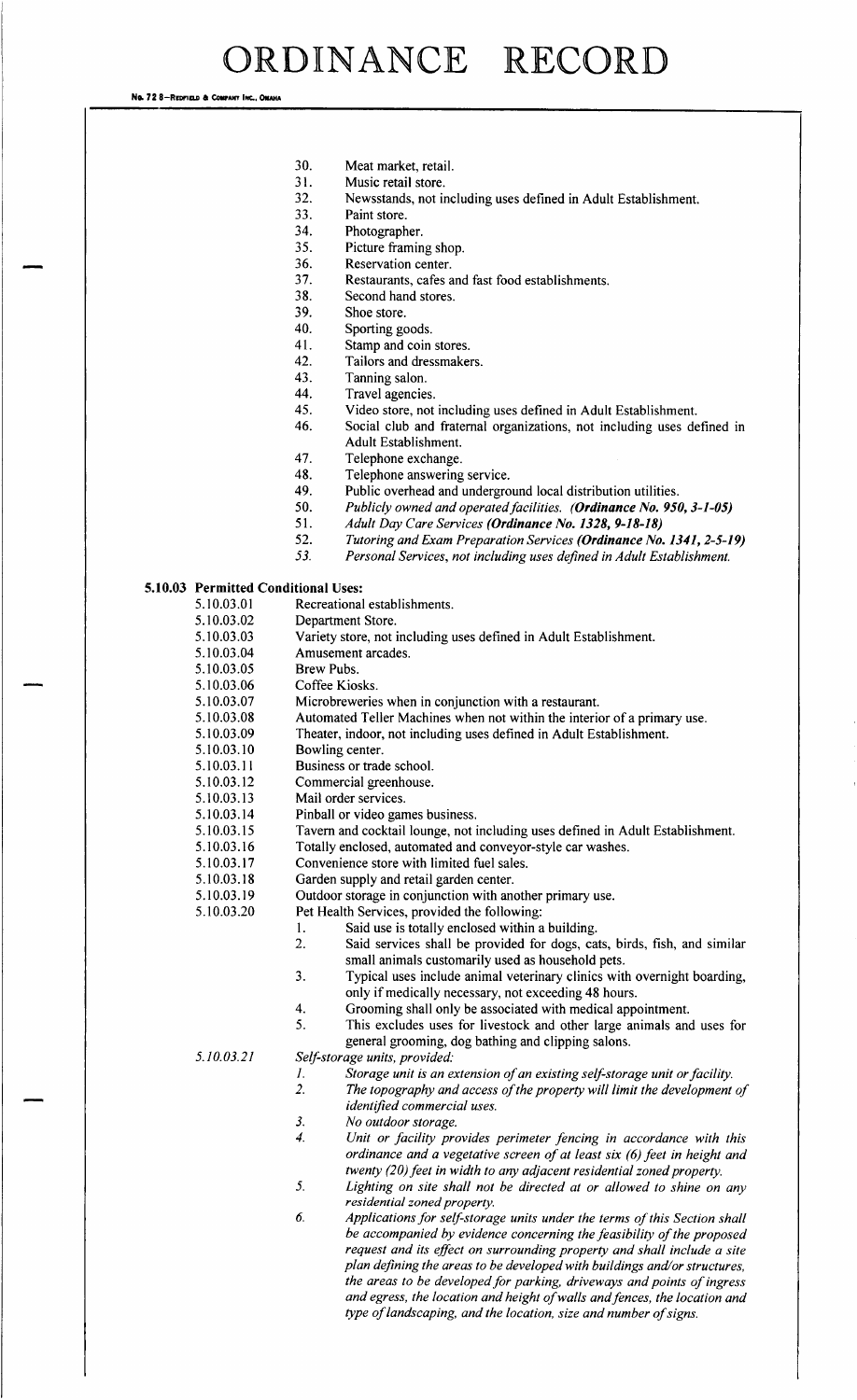No. 72 B-Redfield & Company Inc., Omaha

| <b>Uses</b><br><b>Permitted Uses</b> |                                                    | (SF)                                                                                                                                                                                                  | 150'                                                                                                                 | 25''          | $10^{\circ}$ | $25^{\circ}$ | 45'            | 60%                                                                                                                                                                 |     |
|--------------------------------------|----------------------------------------------------|-------------------------------------------------------------------------------------------------------------------------------------------------------------------------------------------------------|----------------------------------------------------------------------------------------------------------------------|---------------|--------------|--------------|----------------|---------------------------------------------------------------------------------------------------------------------------------------------------------------------|-----|
|                                      |                                                    | Lot                                                                                                                                                                                                   | Area<br>Lot<br>Width                                                                                                 | Front<br>Yard | Side<br>Yard | Rear<br>Yard | Max.<br>Height | Max.<br>Coverage                                                                                                                                                    | Lot |
|                                      | 5.10.06 Height and Lot Requirements:<br>5.10.06.01 |                                                                                                                                                                                                       | The height and minimum lot requirements shall be as follows:                                                         |               |              |              |                |                                                                                                                                                                     |     |
|                                      | 5.10.05.05                                         |                                                                                                                                                                                                       | Temporary structure for festivals or commercial events.                                                              |               |              |              |                |                                                                                                                                                                     |     |
|                                      |                                                    |                                                                                                                                                                                                       | removed. (Ordinance No. 998, 7-18-06)                                                                                |               |              |              |                |                                                                                                                                                                     |     |
|                                      | 5.10.05.04                                         |                                                                                                                                                                                                       |                                                                                                                      |               |              |              |                | Buildings and uses incidental to construction work are permitted to remain until<br>completion or abandonment of the construction work, at which time they shall be |     |
|                                      |                                                    | separate Ordinances.                                                                                                                                                                                  |                                                                                                                      |               |              |              |                |                                                                                                                                                                     |     |
|                                      | 5.10.05.03                                         |                                                                                                                                                                                                       |                                                                                                                      |               |              |              |                | Fireworks stands, provided the criteria are met as established by the City through                                                                                  |     |
|                                      | 5.10.05.02                                         |                                                                                                                                                                                                       | Temporary structures as needed for sidewalk and other outdoor sales events.                                          |               |              |              |                |                                                                                                                                                                     |     |
|                                      | 5.10.05.01                                         |                                                                                                                                                                                                       | Temporary greenhouses.                                                                                               |               |              |              |                |                                                                                                                                                                     |     |
|                                      |                                                    | weeks per use, except as provided for hereafter. (Ordinance No. 998, 7-18-06)                                                                                                                         |                                                                                                                      |               |              |              |                |                                                                                                                                                                     |     |
|                                      |                                                    | number of four (4) temporary uses per calendar year. Such uses shall not last more than two (2)                                                                                                       |                                                                                                                      |               |              |              |                |                                                                                                                                                                     |     |
|                                      |                                                    | Temporary Uses require a permit from the City of La Vista and shall be valid only for a specific<br>amount of time as indicated on said permit. All platted lots or tracts of land may have a maximum |                                                                                                                      |               |              |              |                |                                                                                                                                                                     |     |
|                                      | 5.10.05 Permitted Temporary Uses                   |                                                                                                                                                                                                       |                                                                                                                      |               |              |              |                |                                                                                                                                                                     |     |
|                                      |                                                    |                                                                                                                                                                                                       |                                                                                                                      |               |              |              |                |                                                                                                                                                                     |     |
|                                      | 5.10.04.04                                         |                                                                                                                                                                                                       | Landscaping as required by Section 7.17.                                                                             |               |              |              |                |                                                                                                                                                                     |     |
|                                      | 5.10.04.03                                         |                                                                                                                                                                                                       | Signs allowed in Section 7.01 through 7.04.                                                                          |               |              |              |                |                                                                                                                                                                     |     |
|                                      | 5.10.04.02                                         |                                                                                                                                                                                                       | Buildings and uses customarily incidental to the permitted uses.<br>Parking as allowed in Section 7.05 through 7.09. |               |              |              |                |                                                                                                                                                                     |     |
|                                      | 5.10.04 Permitted Accessory Uses:<br>5.10.04.01    |                                                                                                                                                                                                       |                                                                                                                      |               |              |              |                |                                                                                                                                                                     |     |
|                                      |                                                    |                                                                                                                                                                                                       |                                                                                                                      |               |              |              |                |                                                                                                                                                                     |     |
|                                      | 5.10.03.24                                         |                                                                                                                                                                                                       | outdoor exercise areas. (Ordinance No. 1253, 6-16-15)<br>Pet Shop. (Ordinance No. 1253, 6-16-15)                     |               |              |              |                |                                                                                                                                                                     |     |
|                                      | 5.10.03.23                                         |                                                                                                                                                                                                       |                                                                                                                      |               |              |              |                | Animal Specialty Services with or without overnight boarding of animals and                                                                                         |     |
|                                      |                                                    |                                                                                                                                                                                                       | (Ordinance No. 955, 7-19-05)                                                                                         |               |              |              |                |                                                                                                                                                                     |     |
|                                      |                                                    | 4.                                                                                                                                                                                                    | All signage shall comply with the City's established regulations.                                                    |               |              |              |                |                                                                                                                                                                     |     |
|                                      |                                                    |                                                                                                                                                                                                       | location, size and number of signs.                                                                                  |               |              |              |                | height of walls and fences, the location and type of landscaping, and the                                                                                           |     |
|                                      |                                                    |                                                                                                                                                                                                       |                                                                                                                      |               |              |              |                | for parking, driveways and points of ingress and egress, the location and                                                                                           |     |
|                                      |                                                    |                                                                                                                                                                                                       |                                                                                                                      |               |              |              |                | be developed with buildings and/or structures, the areas to be developed                                                                                            |     |
|                                      |                                                    |                                                                                                                                                                                                       |                                                                                                                      |               |              |              |                | surrounding property and shall include a site plan defining the areas to                                                                                            |     |
|                                      |                                                    |                                                                                                                                                                                                       |                                                                                                                      |               |              |              |                | concerning the feasibility of the proposed request and its effect on                                                                                                |     |
|                                      |                                                    | 3.                                                                                                                                                                                                    | residential zoned property.                                                                                          |               |              |              |                | Buildings utilized as event centers shall be accompanied by evidence                                                                                                |     |
|                                      |                                                    | 2.                                                                                                                                                                                                    |                                                                                                                      |               |              |              |                | Lighting on site shall not be directed at or allowed to shine on any                                                                                                |     |
|                                      |                                                    |                                                                                                                                                                                                       | prior to each event.                                                                                                 |               |              |              |                |                                                                                                                                                                     |     |
|                                      |                                                    |                                                                                                                                                                                                       |                                                                                                                      |               |              |              |                | complete description and duration of each event submitted to the city                                                                                               |     |
|                                      |                                                    |                                                                                                                                                                                                       |                                                                                                                      |               |              |              |                | but not limited to, a detailed site plan and floor plan, a complete list of<br>appointed or designated managers for each event at the center, and a                 |     |
|                                      |                                                    |                                                                                                                                                                                                       |                                                                                                                      |               |              |              |                | and operation of the proposed center and individual activities, including,                                                                                          |     |
|                                      |                                                    | 1.                                                                                                                                                                                                    |                                                                                                                      |               |              |              |                | A conditional use permit would need to include specifics to the design                                                                                              |     |
|                                      | 5.10.03.22                                         |                                                                                                                                                                                                       | Event center, provided:                                                                                              |               |              |              |                |                                                                                                                                                                     |     |
|                                      |                                                    |                                                                                                                                                                                                       | (Ordinance No. 954, 7-5-05)                                                                                          |               |              |              |                |                                                                                                                                                                     |     |
|                                      |                                                    |                                                                                                                                                                                                       | Nebraska.                                                                                                            |               |              |              |                |                                                                                                                                                                     |     |
|                                      |                                                    |                                                                                                                                                                                                       |                                                                                                                      |               |              |              |                | and shall be in accordance with the intent, purpose and spirit of this<br>ordinance and the Comprehensive Development Plan of La Vista,                             |     |
|                                      |                                                    | 9.                                                                                                                                                                                                    |                                                                                                                      |               |              |              |                | Such use shall not include storage of explosives or hazardous materials                                                                                             |     |
|                                      |                                                    |                                                                                                                                                                                                       |                                                                                                                      |               |              |              |                | other property that is zoned I-1 Light Industrial or I-2 Heavy Industrial.                                                                                          |     |
|                                      |                                                    | 8.                                                                                                                                                                                                    | arterial streets.                                                                                                    |               |              |              |                | The property shall have at least one boundary line that is adjacent to                                                                                              |     |
|                                      |                                                    |                                                                                                                                                                                                       |                                                                                                                      |               |              |              |                |                                                                                                                                                                     |     |

## 5.10.07 Use Limitations:

| 5.10.07.01 | When adjacent to residentially zoned land, no parking, drives or signs shall be     |
|------------|-------------------------------------------------------------------------------------|
|            | allowed in any required yard within fifteen (15) feet of such district.             |
| 5.10.07.02 | Furthermore, permanent screening shall be provided in this area in order to         |
|            | minimize impacts on residentially zoned property, as per Section 7.17.04.           |
| 5.10.07.03 | Exterior lighting fixtures shall be shaded so that no direct light is cast upon any |
|            | residential property and so that no glare is visible to any traffic on any public   |
|            | street.                                                                             |

SECTION 3. Amendment of Section 5. 11. Section 5. 11 of the Ordinance No. 848 is hereby amended to read as follows: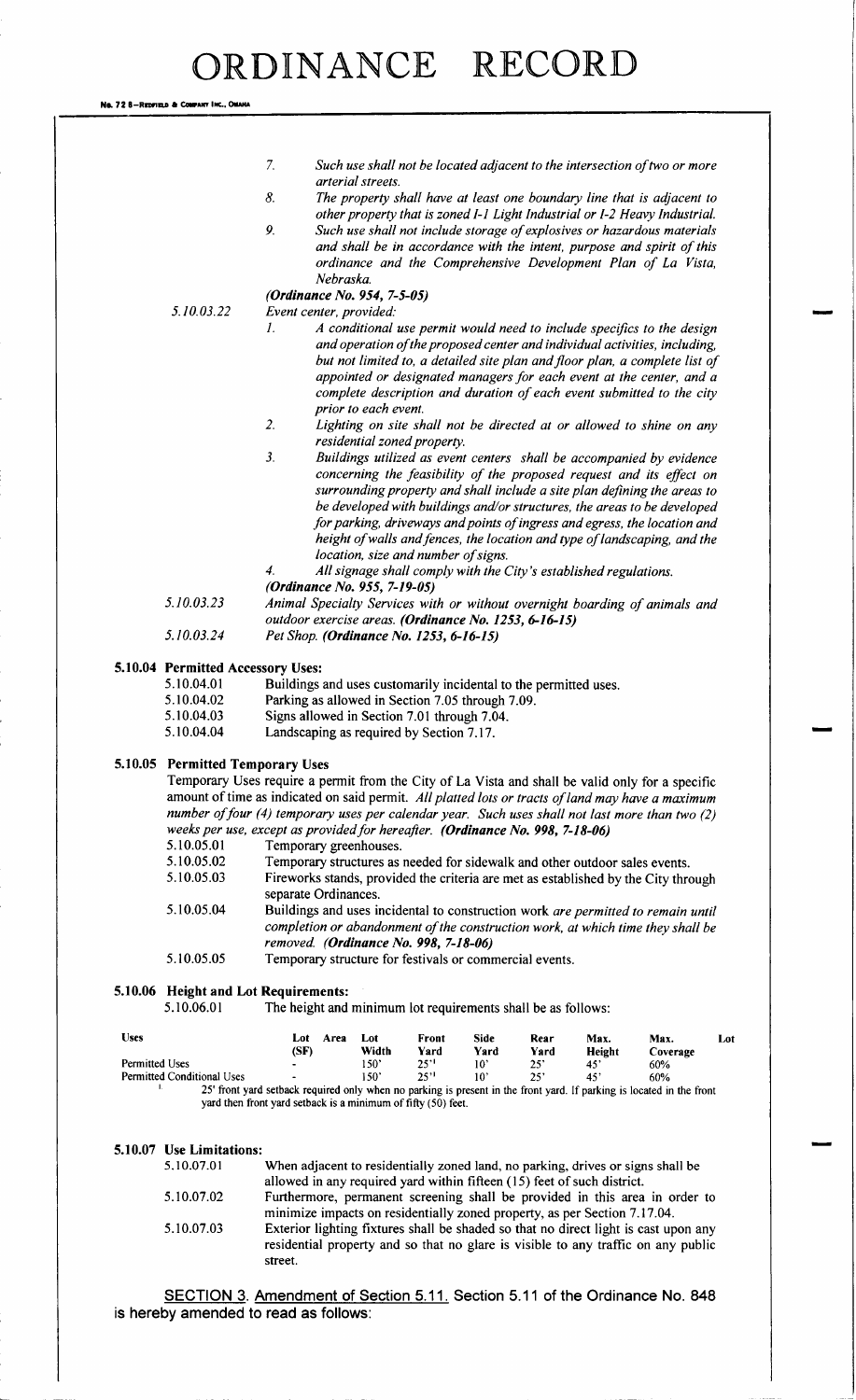Na. 72 8-REDFIELD & COMPANY INC., OMAHA

### Section 5.11 C-2 General Commercial District

- 5. 11. <sup>01</sup> Intent: The General Commercial District is intended to establish standards that will foster and maintain an area within the district boundaries that will benefit the retail trade, business, cultural, and social activities of the entire community. In addition, this district prohibits all exterior storage by a primary use unless a separate Conditional Use Permit is requested for the use and granted by the City.
- 5.11.02 Permitted Uses:

5.11.02.01 Medical/dental offices and business services including: attorneys, banks, insurance, real estate offices, postal stations, printing, credit services, security brokers, dealers and exchange, title abstracting, finance services and investment services; but not including uses defined in Adult Establishment. (Ordinance No.  $950, 3 - 1 - 05$ 

- 5.11.02.02 Child care center.
- 5. 11. 02. 03 Dance studio, not including uses defined in Adult Establishment.
- 5. 11.02.04 Meeting hall, not including uses defined in Adult Establishment.<br>5. 11.02.05 Museum, art gallery.
- 5.11.02.05 Museum, art gallery.<br>5.11.02.06 Retail business or se
- 
- Retail business or service establishment supplying commodities or performing services, such as, or in compatibility with and including the following:
	- 1. Apparel shop.<br>2. Appliance stop
	- 2. Appliance store.<br>3. Antique store.
	- Antique store.
	- 4. Automobile parts and supply store.<br>5. Bakery shop (retail).
	- Bakery shop (retail).
	- 6. Barber and Beauty shop.<br>7 Bicycle shop.
	- 7. Bicycle shop.<br>8. Book store, no
	- 8. Book store, not including uses defined in Adult Establishment.
	- 9. Brew-on premises store.<br>10. Camera store.
	- Camera store.
	- 11. Communication services.
	- 12. Computer store.
	- 13. Confectionery.
	- 14. Dairy products sales.<br>15. Drug store.
	- Drug store.
	-
	- 16. Dry cleaning and laundry pickup.<br>17. Exercise, fitness and tanning spa Exercise, fitness and tanning spa, not including uses defined in Adult Establishment.
	- 18. Floral shop.<br>19. Mortuary.
	- 19. Mortuary.<br>20. Food Sale:
	- Food Sales (Limited).
	- 21. Food Sales (General).
	- 22. Furniture store or showroom.
	- 23. Gift and curio shop.
	- 24. Gunsmith.
	- 25. Hardware store.
	- 26. Hobby, craft, toy store.<br>27. Jewelry store.
	- Jewelry store.
	- 28. Liquor store.
	- 29. Locksmith.
	- 30. Meat market, retail.
	- 31. Music retail store.
	- 32. Music studio.
	- 33. Newsstands, not including uses defined in Adult Establishment.
	- Paint store.
	- 35. Photographer.
	-
	- 36. Picture framing shop.<br>37. Reservation center. Reservation center.
	- 38. Restaurants, cafes and fast food establishment.
	- 39. Second hand stores.
	- 40. Shoe store.
	-
	- 41. Sporting goods.<br>42. Stamp and coin 42. Stamp and coin stores.<br>43. Tailors and dressmaker
	- Tailors and dressmakers.
	-
	- 44. Tanning salon.<br>45. Travel agencie Travel agencies.
	-
	- 46. Video store, not including uses defined in Adult Establishment.<br>47. Social club and fraternal organizations, not including uses de Social club and fraternal organizations, not including uses defined in Adult Establishment.
	- 48. Telephone exchange.
	- 49. Telephone answering service.<br>50. Theater, indoor, not including
	- 50. Theater, indoor, not including uses defined in Adult Establishment.<br>51. Public overhead and underground local distribution utilities.
		- Public overhead and underground local distribution utilities.
	- 52. Publicly owned and operated facilities. (Ordinance No. 950, 3-1-05)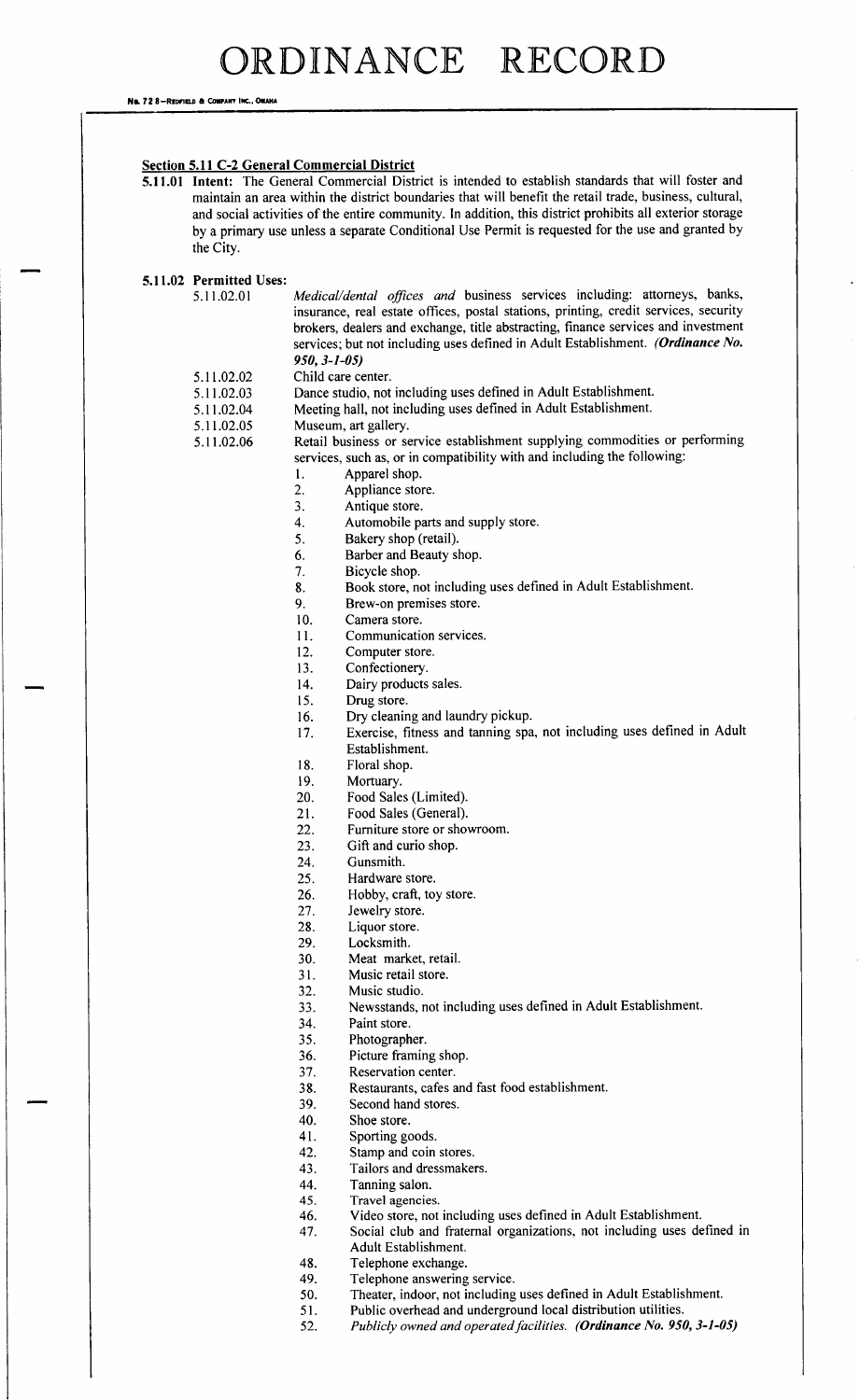No. 72 8-REDFIELD & COMPANY INC., OMAHA

|                |                                   | 53.<br>Tutoring and Exam Preparation Services<br>54.<br>Personal Services, not including uses defined in Adult Establishment.                                                                                                                                                                                                                |
|----------------|-----------------------------------|----------------------------------------------------------------------------------------------------------------------------------------------------------------------------------------------------------------------------------------------------------------------------------------------------------------------------------------------|
|                |                                   | 5.11.03 Permitted Conditional Uses:                                                                                                                                                                                                                                                                                                          |
|                | 5.11.03.01                        | Recreational establishments.                                                                                                                                                                                                                                                                                                                 |
|                | 5.11.03.02                        | Variety store, not including uses defined in Adult Establishment                                                                                                                                                                                                                                                                             |
|                | 5.11.03.03                        | Amusement arcades.                                                                                                                                                                                                                                                                                                                           |
|                | 5.11.03.04                        | Bowling center.                                                                                                                                                                                                                                                                                                                              |
|                | 5.11.03.05                        | <b>Brew Pubs.</b>                                                                                                                                                                                                                                                                                                                            |
|                | 5.11.03.06                        | Micro breweries when in conjunction with a restaurant.                                                                                                                                                                                                                                                                                       |
|                | 5.11.03.07                        | Coffee Kiosks.                                                                                                                                                                                                                                                                                                                               |
|                | 5.11.03.08                        | Automated Teller Machines when not within the interior of a primary use.                                                                                                                                                                                                                                                                     |
|                | 5.11.03.09                        | Business or trade school.                                                                                                                                                                                                                                                                                                                    |
|                | 5.11.03.10                        | Garden supply and retail garden center.                                                                                                                                                                                                                                                                                                      |
|                | 5.11.03.11                        | Commercial greenhouse.                                                                                                                                                                                                                                                                                                                       |
|                | 5.11.03.12                        | Mail order services.                                                                                                                                                                                                                                                                                                                         |
|                | 5.11.03.13                        | Pinball or video games business.                                                                                                                                                                                                                                                                                                             |
|                | 5.11.03.14                        | Tavern and cocktail lounge, not including uses defined in Adult Establishment.                                                                                                                                                                                                                                                               |
|                | 5.11.03.15                        | Totally enclosed, automated and conveyor-style car washes.                                                                                                                                                                                                                                                                                   |
|                | 5.11.03.16                        | Convenience store with limited fuel sales.                                                                                                                                                                                                                                                                                                   |
|                | 5.11.03.17                        | Residences in conjunction with the principal use when located above the ground                                                                                                                                                                                                                                                               |
|                |                                   | floor.                                                                                                                                                                                                                                                                                                                                       |
|                | 5.11.03.18                        | Churches, temples, seminaries, and convents including residences for teachers<br>and pastors.                                                                                                                                                                                                                                                |
|                | 5.11.03.19                        | Car wash.                                                                                                                                                                                                                                                                                                                                    |
|                | 5.11.03.20                        | Retail building material sales; provided that the following minimum standards are<br>present:                                                                                                                                                                                                                                                |
|                |                                   | 1.                                                                                                                                                                                                                                                                                                                                           |
|                |                                   | All lumber shall be enclosed with the primary structure.<br>$\overline{2}$ .                                                                                                                                                                                                                                                                 |
|                |                                   | All year round landscaping materials shall be enclosed within the                                                                                                                                                                                                                                                                            |
|                |                                   | primary structure.                                                                                                                                                                                                                                                                                                                           |
|                |                                   | 3.<br>All outdoor storage shall be temporary and shall comply with the                                                                                                                                                                                                                                                                       |
|                |                                   | provisions for Temporary Uses, as per this Ordinance.                                                                                                                                                                                                                                                                                        |
|                | 5.11.03.21                        | Service station with minor automobile repair services.                                                                                                                                                                                                                                                                                       |
|                | 5.11.03.22                        | Tire store and minor automobile repair service.                                                                                                                                                                                                                                                                                              |
|                | 5.11.03.23                        | Animal Specialty Services with or without overnight boarding of animals and                                                                                                                                                                                                                                                                  |
|                |                                   | outdoor exercise areas. (Ordinance No. 1254, 6-16-15)                                                                                                                                                                                                                                                                                        |
|                | 5.11.03.24                        | Pet Shop. (Ordinance No. 1254, 6-16-15)                                                                                                                                                                                                                                                                                                      |
|                |                                   | 5.11.04 Permitted Temporary Uses<br>Temporary Uses require a permit from the City of La Vista and shall be valid only for a specific<br>amount of time as indicated on said permit. All platted lots or tracts of land may have a maximum<br>number of four (4) temporary uses per calendar year. Such uses shall not last more than two (2) |
|                |                                   | weeks per use, except as provided for hereafter. (Ordinance No. 998, 7-18-06)                                                                                                                                                                                                                                                                |
|                | 5.11.04.01                        | Temporary greenhouses.                                                                                                                                                                                                                                                                                                                       |
|                | 5.11.04.02                        | Temporary structures as needed for sidewalk and other outdoor sales events.                                                                                                                                                                                                                                                                  |
|                | 5.11.04.03                        | Fireworks stands, provided the criteria are met as established by the City through                                                                                                                                                                                                                                                           |
|                |                                   | separate Ordinances.                                                                                                                                                                                                                                                                                                                         |
|                | 5.11.04.04                        | Buildings and uses incidental to construction work are permitted to remain until                                                                                                                                                                                                                                                             |
|                |                                   | completion or abandonment of the construction work, at which time they shall be                                                                                                                                                                                                                                                              |
|                |                                   | removed. (Ordinance No. 998, 7-18-06)                                                                                                                                                                                                                                                                                                        |
|                | 5.11.04.05                        | Temporary structure for festivals or commercial events.                                                                                                                                                                                                                                                                                      |
|                |                                   |                                                                                                                                                                                                                                                                                                                                              |
|                | 5.11.05 Permitted Accessory Uses  |                                                                                                                                                                                                                                                                                                                                              |
|                | 5.11.05.01                        | Buildings and uses customarily incidental to the permitted uses.                                                                                                                                                                                                                                                                             |
|                | 5.11.05.02                        | Parking as permitted in Section 7.05 through 7.09.                                                                                                                                                                                                                                                                                           |
|                | 5.11.05.03                        | Signs allowed in Section 7.01 through 7.04.                                                                                                                                                                                                                                                                                                  |
|                | 5.11.05.04                        | Landscaping as required by Section 7.17.                                                                                                                                                                                                                                                                                                     |
|                |                                   | 5.11.06 Height and Lot Requirements:                                                                                                                                                                                                                                                                                                         |
|                | 5.11.06.01                        | The height and minimum lot requirements shall be as follows:                                                                                                                                                                                                                                                                                 |
|                |                                   |                                                                                                                                                                                                                                                                                                                                              |
| <b>Uses</b>    |                                   | Lot Area<br>Lot<br>Front<br><b>Side</b><br>Rear<br>Max.<br>Max.<br>Lot<br>(SF)<br>Width<br>Yard<br>Yard                                                                                                                                                                                                                                      |
| Permitted Uses |                                   | Yard<br>Height<br>Coverage<br>10,000<br>25''<br>15 <sup>7</sup><br>$15^\circ$<br>$45^{\circ}$<br>60%                                                                                                                                                                                                                                         |
|                | <b>Permitted Conditional Uses</b> | 10,000<br>25''<br>15 <sup>2</sup><br>$15^\circ$<br>45'<br>60%                                                                                                                                                                                                                                                                                |
|                | л.                                | 25' front yard setback required only when no parking is present in the front yard. If parking is located in the front                                                                                                                                                                                                                        |
|                |                                   | yard then front yard setback is a minimum of fifty (50) feet.                                                                                                                                                                                                                                                                                |
|                | 5.11.07 Use Limitations:          |                                                                                                                                                                                                                                                                                                                                              |
|                | 5.11.07.01                        | When adjacent to residentially zoned land, no parking, drives or signs shall be                                                                                                                                                                                                                                                              |
|                |                                   | allowed in any required yard within fifteen (15) feet of such district. Furthermore,<br>permanent screening shall be provided in this area in order to minimize impacts                                                                                                                                                                      |

on residentially zoned property, as per Section 7. 14. 04.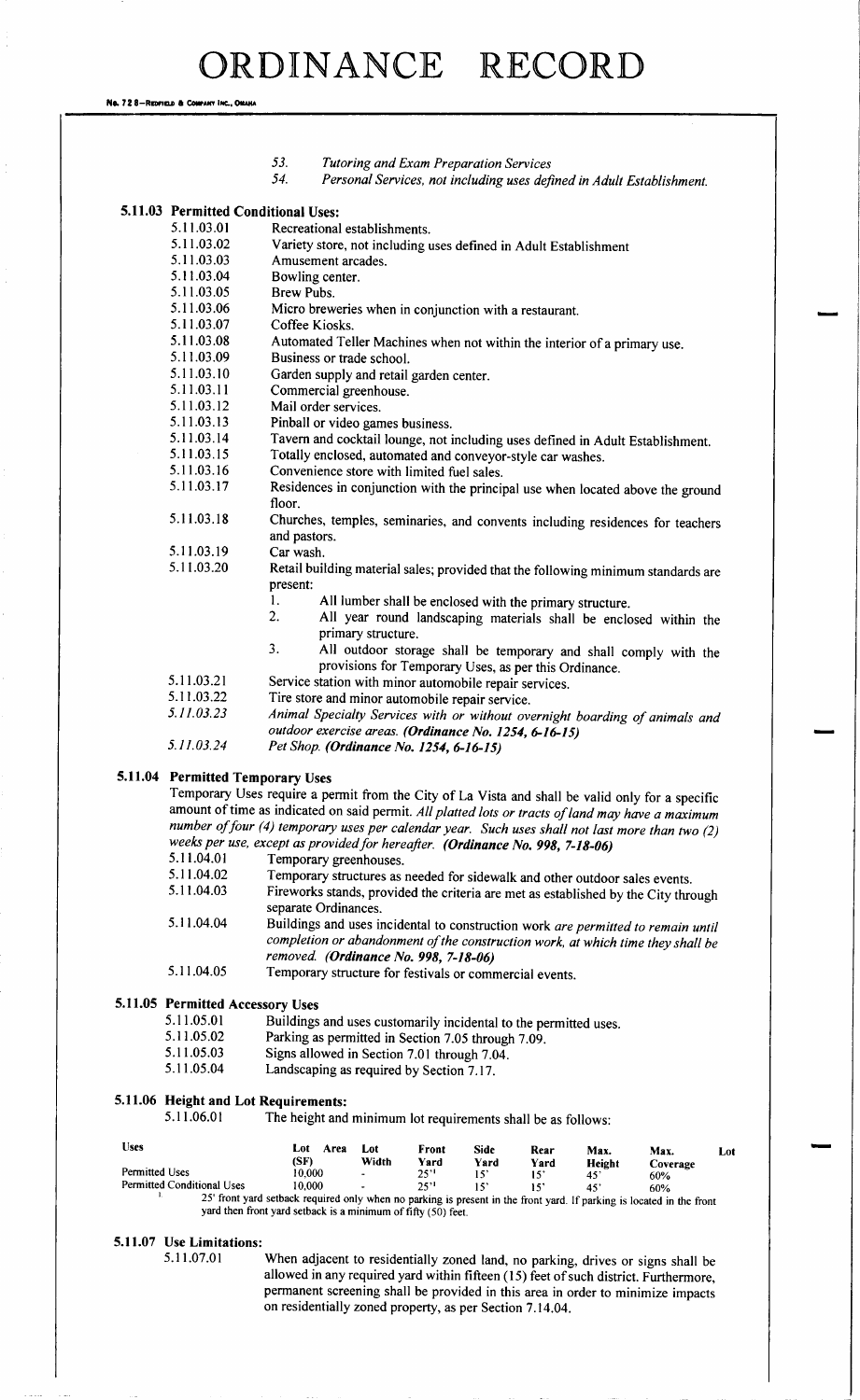No. 72 8-REDFIELD & COMPANY INC.

5.11.07.02 Exterior lighting fixtures shall be shaded so that no direct light is cast upon any residential property and so that no glare is visible to any traffic on any public street.

SECTION 4. Amendment of Section 5. 12. Section 5. 12 of the Ordinance No. 848 is hereby amended to read as follows:

### Section 5.12 C-3 Highway Commercial / Office Park District

5. 12. <sup>01</sup> Intent: The Highway Commercial/ Office Park District is intended for large scale commercial and office park development. In addition, this district prohibits all exterior storage by a primary use unless a separate Conditional Use Permit is requested for the use and granted by the City.

#### 5. 12. 02 Permitted Uses:

- 5.12.02.01 Medical/dental offices and business services including: attorneys, banks, insurance, real estate offices, postal stations, credit services, security brokers, dealers and exchange, title abstracting, finance services and investment services; but not including uses defined in Adult Establishment. (Ordinance No. 950, 3-1-05)
	-
	- 5.12.02.02 Museum, art gallery.<br>5.12.02.03 Entertainment Venue Entertainment Venue, indoor, not including uses defined in Adult Establishment. (Ordinance No. 1219, 7-15-14)

5. 12. 02. 04 Retail business or service establishment supplying commodities or performing

- services, such as, or in compatibility with and including the following:<br>1. Book store, not including uses defined in Adult Establishment.
	- 1. Book store, not including uses defined in Adult Establishment.
	- 2. Brew-on premises store.<br>3. Drv cleaning and laundr
	- 3. Dry cleaning and laundry pickup.<br>4. Floral shop.
	-
	- 4. Floral shop.<br>5. Gift and cur 5. Gift and curio shop.<br>6. Jewelry store.
	-
	- 6. Jewelry store.<br>7. Reservation ce Reservation center.
	- 8. Restaurants, cafes and fast food establishment.
	- 9. Travel agencies.
	- 10. Office Park developments.
	- 11. Video store, not including uses defined in Adult Establishment.
	- 12. Meeting Halls not including Adult Establishments.
	- 13. Theater, indoor, not including uses defined in Adult Establishment. (Ordinance No. 1219, 7-15-14)
	- 14. Coffee kiosks. (Ordinance No. 1219, 7-15-14)
	- 15. Department stores. (Ordinance No. 1219, 7-15-14)
	- 16. Retail trade centers. (Ordinance No. 1219, 7-15-14)
	- 17. Shopping centers. (Ordinance No. 1219, 7-15-14)
	- 18. Commercial strip shopping center. (Ordinance No. 1219, 7-15-14)
	- 19. Tutoring and Exam Preparation Services
	- 20. Personal Services, not including uses defined in Adult Establishment.
- 5.12.02.05 Publicly owned and operated facilities. (Ordinance No. 950, 3-1-05)

### 5. 12. 03 Permitted Conditional Uses:

5. 12. 03. 01 Automobile display, sales, service, and repair.<br>5. 12. 03. 02 Brew Pubs. 5. 12. 03. 02 5. 12. 03. 03 Micro breweries when in conjunction with a restaurant. 5. 12. 03. 04 Entertainment Venue, indoor, but which may include outdoor events, not including uses defined in Adult Establishment. (Ordinance No. 1219, 7-15-14) 5.12.03.05 Automated Teller Machines when not within the interior of a primary use.<br>5.12.03.06 Tavern and cocktail lounge, not including uses defined in Adult Establishn 5. 12. 03. 06 Tavern and cocktail lounge, not including uses defined in Adult Establishment.<br>5. 12. 03. 07 Convenience store with limited fuel sales. Convenience store with limited fuel sales. 5. 12. 03. 08 Churches and temples. 5. 12. 03. 09 Hotels, including restaurants, convention and meeting facilities and other related uses, not including uses defined in Adult Establishment. 5.12.03.10 Outlet Shopping Center.<br>5.12.03.11 Health Clubs and tar Health Clubs and tanning salon, not including uses defined in Adult Establishment. 5. 12. 03. 12 Health Recreation Facilities, not including uses defined in Adult Establishment.<br>5. 12. 03. 13 Child Care Center. (Ordinance No. 1041. 7-17-07) 5. 12. 03. 13 Child Care Center. (Ordinance No. 1041, 7-17-07)<br>5. 12. 03. 14 Colleges and Universities. (Ordinance No. 1169. 3-Colleges and Universities. (Ordinance No. 1169, 3-6-12)

### 5. 12. 04 Permitted Temporary Uses

Temporary Uses require <sup>a</sup> permit from the City of La Vista and shall be valid only for a specific amount of time as indicated on said permit. All platted lots or tracts of land may have a maximum number of four (4) temporary uses per calendar year. Such uses shall not last more than two  $(2)$ weeks per use, except as provided for hereafter. (**Ordinance No. 998, 7-18-06)**<br>5.12.04.01 – Temporary greenhouses

- 5.12.04.01 Temporary greenhouses.<br>5.12.04.02 Temporary structures as
- Temporary structures as needed for sidewalk and other outdoor sales events.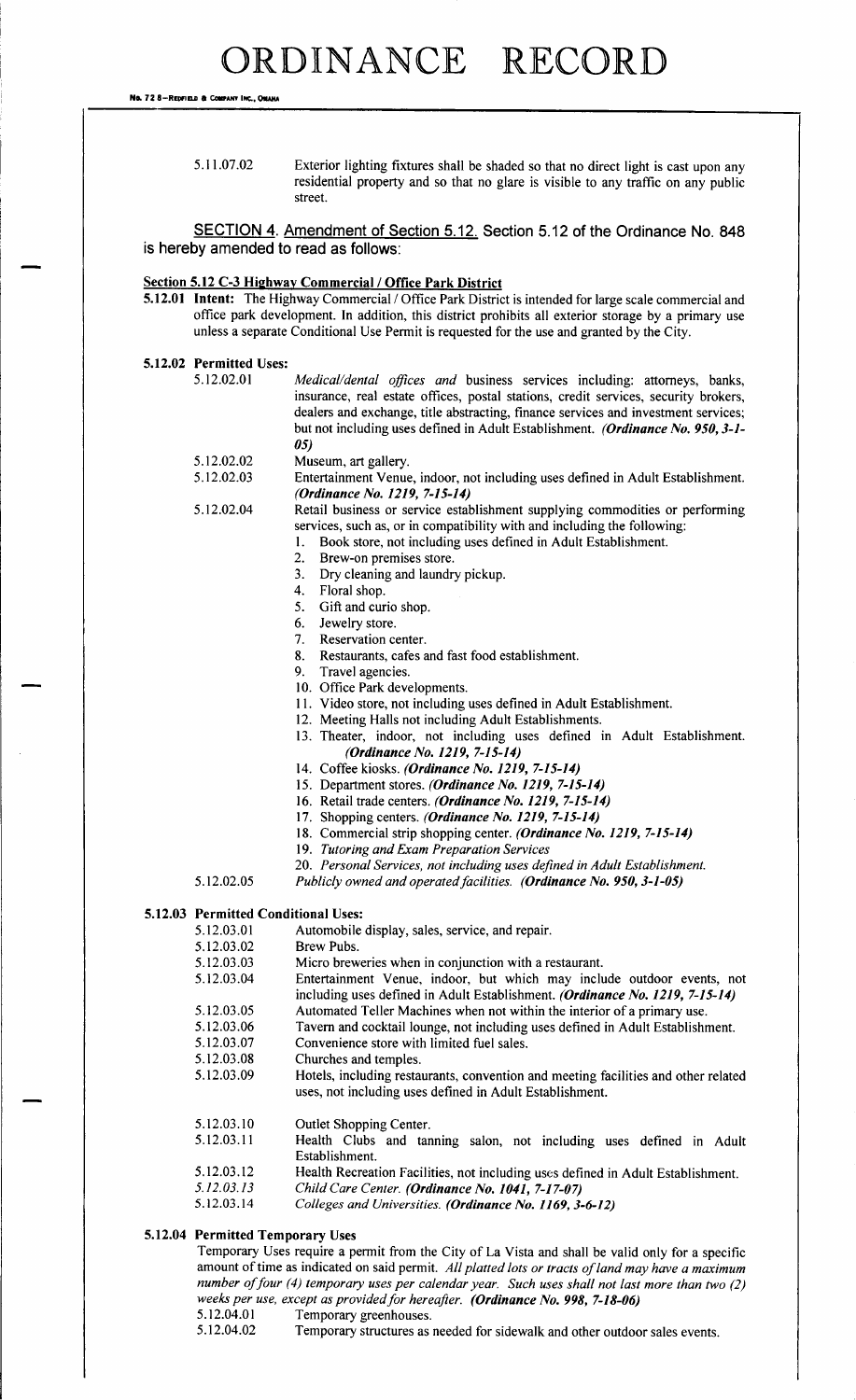Na. 72 8-Reofield & Company INC., OMAHA

| 5.12.04.03 | Fireworks stands, provided the criteria are met as established by the City through |
|------------|------------------------------------------------------------------------------------|
|            | separate Ordinances.                                                               |

5.12.04.04 Buildings and uses incidental to construction work are permitted to remain until completion or abandonment of the construction work, at which time they shall be removed. (Ordinance No. 998, 7-18-06)<br>5.12.04.05 Temporary structure for festivals of

Temporary structure for festivals or commercial events.

## 5.12.05 Permitted Accessory Uses<br>5.12.05.01 Buildings

5. 12. 05. 01 Buildings and uses customarily incidental to the permitted uses.<br>5. 12. 05. 02 Parking as permitted in Section 7.05 through 7.09.

- 5. 12. 05. 02 Parking as permitted in Section 7. 05 through 7. 09.<br>5. 12. 05. 03 Signs allowed in Section 7. 01 through 7. 04.
- Signs allowed in Section 7.01 through 7.04.
- 5. 12. 05. 04 Landscaping as required by Section 7. 17.

### 5. 12. 06 Height and Lot Requirements:

5. 12. 06. <sup>01</sup> The height and minimum lot requirements shall be as follows:

| <b>Uses</b>                                  | Lot<br>Area<br>(SF) | Lot<br>Width                     | Front<br>Yard | Side<br>Yard | Rear<br>Yard | Max.<br>Height        | Max.<br>Coverage | Lot: |
|----------------------------------------------|---------------------|----------------------------------|---------------|--------------|--------------|-----------------------|------------------|------|
| Permitted Uses<br>Permitted Conditional Uses | 10.000<br>10.000    | $\blacksquare$<br>$\blacksquare$ | 25''<br>25''  | $15^\circ$   |              | $90^{2}$<br>$90^{,2}$ | 60%<br>60%       |      |

<sup>25</sup>' front yard setback required only when no parking is present in the front yard. If parking is located in the front yard then front yard setback is a minimum of fifty (50) feet. 2

Any building within 100 feet of a residentially zoned district shall not exceed 45 feet in height. (Ordinance No. 1082, 11-18-08)

### 5.12.07 Use Limitations:

| 5.12.07.01 | When adjacent to residentially zoned land, no parking, drives or signs shall be      |
|------------|--------------------------------------------------------------------------------------|
|            | allowed in any required yard within fifteen (15) feet of such district. Furthermore, |
|            | permanent screening shall be provided in this area in order to minimize impacts      |
|            | on residentially zoned property, as per Section 7.14.04.                             |
| 5.12.07.02 | Exterior lighting fixtures shall be shaded so that no direct light is cast upon any  |
|            | residential property and so that no glare is visible to any traffic on any public    |
|            | street.                                                                              |

SECTION 5. Amendment of Section 5. 19. Section 5. 19 of the Ordinance No. 848 is hereby amended to read as follows:

### Section 5.19 MU-CC Mixed Use City Centre District

5.19.01 Intent: The intent of the Mixed-Use Town Centre District (MU-CC) is to:

1. Accommodate mixed use buildings with neighborhood- serving retail, service, and other uses on the ground floor and residential units and office uses above the ground floor;

 $\blacksquare$ 

- 2. Buildings can be solely residential provided they are designed in a building- forward environment, with buildings at the street edge or having only shallow front setbacks.
- 3. Encourage development that exhibits the physical design characteristics of pedestrian- oriented, storefront-style shopping streets; and
- 4. Promote the health and well-being of residents by encouraging physical activity, alternative transportation, and greater social interaction.

### 5.19.02 Permitted Uses:

Uses are allowed in "MU-CC" zoning districts in accordance with the use table of this section.

#### Uses Allowed in the MU-CC Zoning District

| MU-CC<br>District |
|-------------------|
|                   |
| P                 |
| P                 |
| P                 |
| P                 |
| P                 |
| C                 |
| $\mathsf{C}$      |
|                   |
| C                 |
| P                 |
|                   |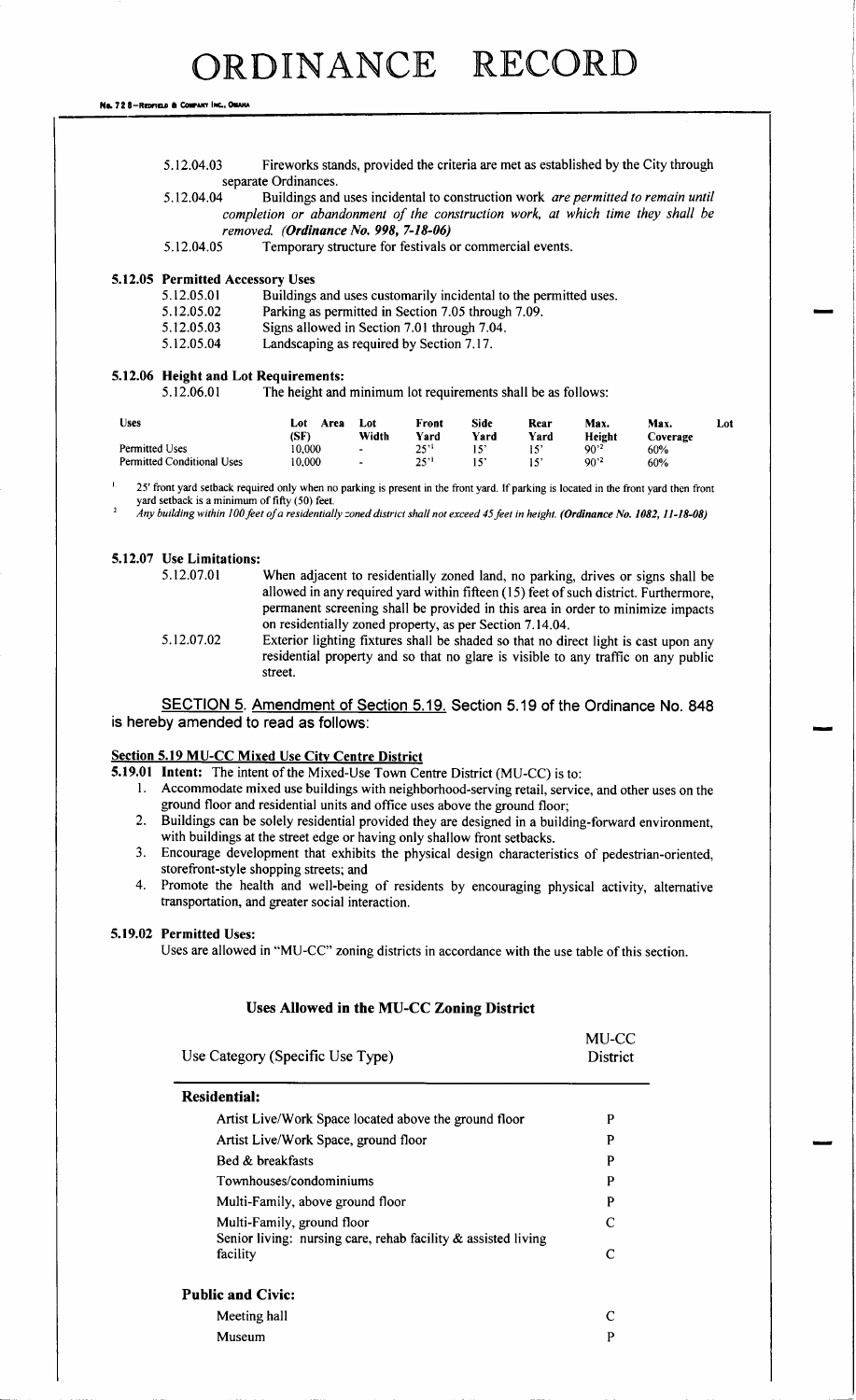No. 72 8-REDFIELD & COMPANY INC., OMAHA

| Publicly owned and operated facilities                         | P |
|----------------------------------------------------------------|---|
| <b>Public services</b>                                         | P |
| Recreation areas/parks (public)                                | P |
| Social club/fraternal organizations                            | C |
| Parking Structures or Lots                                     | P |
| Commercial:                                                    |   |
| Antique store                                                  | P |
| Apparel shop                                                   | P |
| Art gallery                                                    | P |
| Attorneys                                                      | P |
| <b>Automated Teller Machines</b>                               | C |
| Bakery shop (retail)                                           | P |
| <b>Banks</b>                                                   | P |
| Barber and beauty shop                                         | P |
| Bicycle shop                                                   | P |
| Book store, not including uses defined in Adult                | P |
| Establishment.                                                 |   |
| Brew pubs                                                      | P |
| Brew-on premises store                                         | P |
| Business or trade school                                       | С |
| <b>Business services</b>                                       | P |
| Camera store                                                   | P |
| Charitable organizations                                       | С |
| Child care (center)                                            | P |
| Coffee kiosks                                                  | P |
| <b>Communication services</b>                                  | C |
| Computer store                                                 | P |
| Confectionery                                                  | P |
| Credit services                                                | P |
| Dairy product sales                                            | ٢ |
| Dance studio                                                   | P |
| Dental office                                                  | P |
| Department store                                               | P |
| Drug store                                                     | P |
| Dry cleaning & laundry pickup                                  | P |
| Event center                                                   | С |
| Exercise, fitness & tanning spa                                | P |
| Finance/investment services                                    | P |
| Fireworks stands                                               | т |
| Floral shop                                                    | P |
| Food sales (general)                                           | P |
| Food sales (limited)                                           | P |
| Furniture store or showroom                                    | P |
| Gift shop                                                      | P |
| Gunsmith                                                       | C |
| Hardware store                                                 | P |
| Health club or recreation facility, not including uses defined | C |
| in Adult Establishment.                                        |   |
| Hobby, craft store                                             | P |
| Home occupations                                               | C |
| Hotels, including restaurants, convention and meeting          | P |
| facilities and other related uses, not including uses defined  |   |
| in Adult Establishment.                                        |   |
| Insurance                                                      | P |
| Jewelry store                                                  | P |
| Liquor store                                                   | P |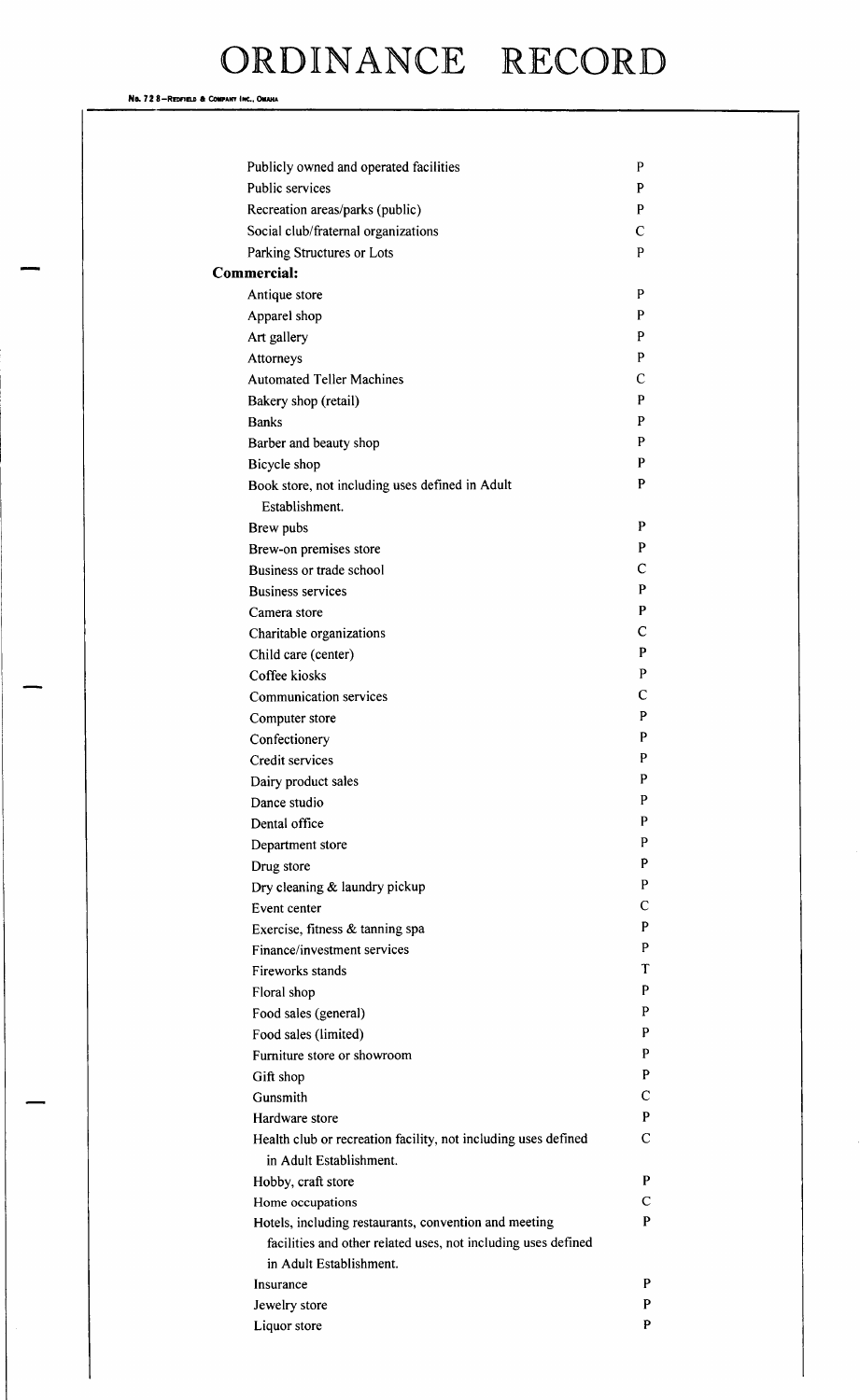Na. 72 8-Redfield & Company Inc., Omaha

| Locksmith                                                                | P      |
|--------------------------------------------------------------------------|--------|
| Mail order services                                                      | C      |
| Meat market, retail                                                      | C      |
| Medical office                                                           | P      |
| Micro-breweries, connected to restaurant                                 | P      |
| Music retail store                                                       | P      |
| Music studio                                                             | P      |
| Newsstands                                                               | P      |
| Office                                                                   | P      |
| Open-air farmers markets                                                 | P      |
| Outdoor display of merchandise                                           | P      |
| Paint store                                                              | P      |
| Personal Services, not including uses defined in Adult<br>Establishment. | P      |
| Pet health services                                                      | P      |
| Pet shop                                                                 | C      |
| Photographer                                                             | P      |
| Picture framing shop                                                     | P      |
| Pinball or video games business                                          | C      |
| Produce stands                                                           | P      |
| Real estate offices                                                      | P      |
| Recreational establishments                                              | C      |
| Restaurants, café, and fast food                                         | P      |
| Second hand stores                                                       | C      |
| Security brokers                                                         | P      |
| Shoe store                                                               | P      |
| Sporting goods                                                           | P      |
| Stamp and coin stores                                                    | P      |
| Tailors and dressmakers                                                  | P      |
| Tanning salon                                                            | P      |
| Tavern and cocktail lounge, not including uses defined in                | P      |
| Adult Establishment.                                                     |        |
| Theater, indoor, not including uses defined in                           | P      |
| Adult Establishment.<br>Title abstracting                                |        |
|                                                                          | P      |
| Toy store<br>Travel agencies                                             | P<br>P |
| Tutoring and Exam Preparation Services                                   | P      |
| Video store, not including uses defined in Adult                         | P      |
| Establishment.                                                           |        |
| <b>Industrial:</b>                                                       |        |
| Manufacturing: Artisan (Limited)                                         | C      |
| (hand tools only: e.g., jewelry or ceramics)                             |        |
| Other:                                                                   |        |
| Temporary structures (events)                                            | Т      |
| Temporary structures (construction)                                      | T      |

 $P =$  permitted by right;  $C =$  conditional use;  $T =$  temporary

## 5.19.03 Permitted Accessory Uses<br>5.19.03.01 Buildings

5. 19. 03. 01 Buildings and uses customarily incidental to the permitted uses.<br>5. 19. 03. 02 Urban residential storage as an accessory to a primary residential 5. 19.03.02 Urban residential storage as an accessory to a primary residential use. 5. 19. 03. 03 Parking as permitted in Section 7. 05 through 7. 09. 5. 19. 03. 04 Signs allowed in Section 7. 01 through 7. 04.<br>5. 19. 03. 05 Landscaping as required by Section 7. 17.

Landscaping as required by Section 7.17.